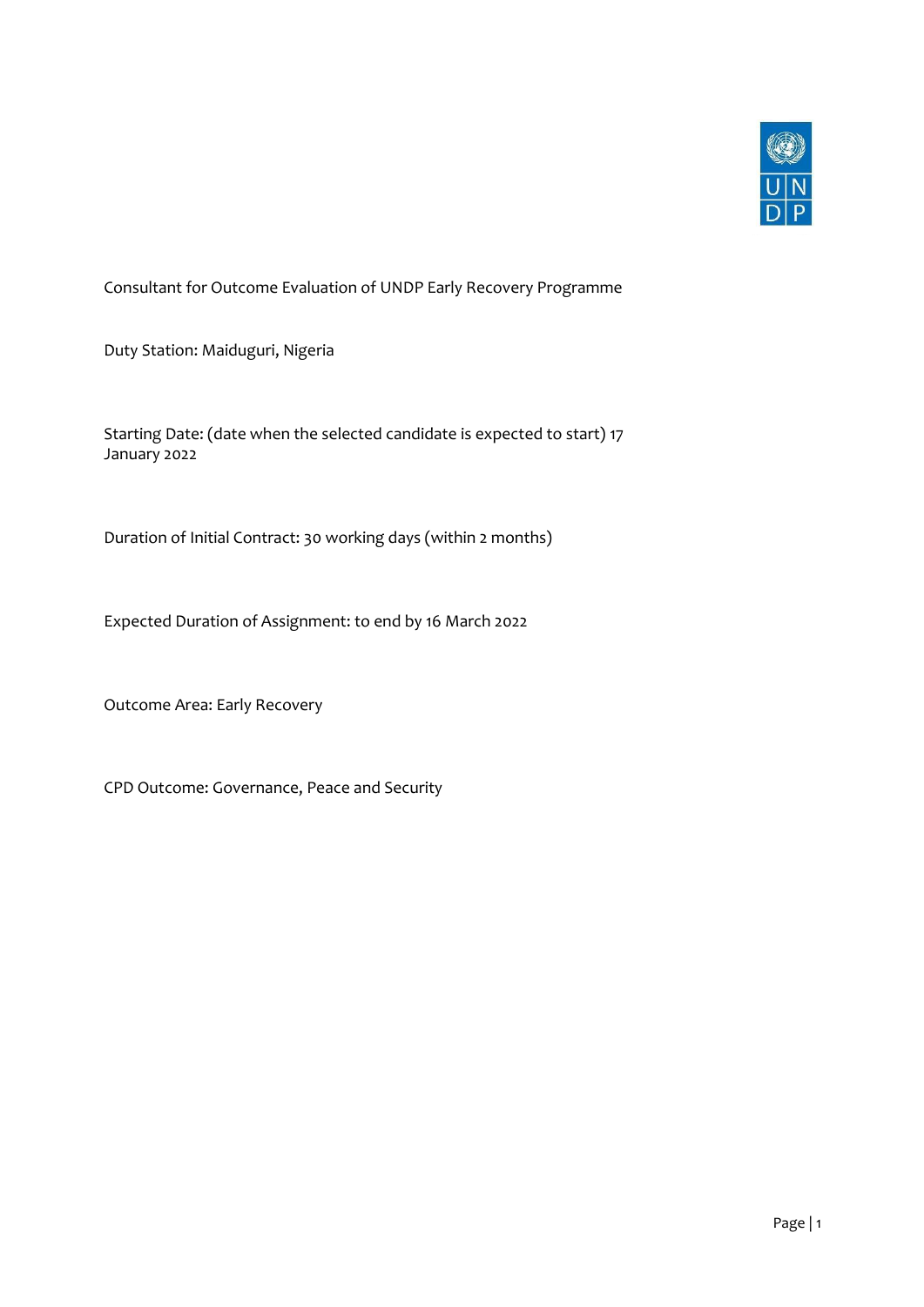## **Background:**

The Country Programme Document (CPD) for Nigeria (2018-2022) was formally adopted by the Executive Board in September 2017, signaling the formal start of a new programme cycle. The UNDP country programme, 2018-2022, is based on the premise of 'leaving no one behind' and 'reaching those furthest behind first'. The programme includes integrated solutions to complex, interconnected development challenges. Three interconnected priorities define the 2018-2022 programme: (a) governance, peace and security, (b) inclusive growth, and (c) environmental sustainability and resilience.

The components of those three priority areas are based on the assumption that (i) transparent, inclusive, accountable and credible governance institutions are the foundations for robust and inclusive economic development; (ii) effective public sector reforms are driven by an enabling legal and regulatory environment; iii) violent and armed conflicts thrive on development deficits and inequalities; (iii) application of the humanitarian-development nexus requires a resilience-based approach for durable solutions; (iv) issues at the federal, state and local levels impede the effectiveness of service delivery and require both policy advisory and substantive programmatic interventions, and (v) research, analysis and evidence-based planning are critical to effective and risk-informed policy decisions.

Within the governance, peace and security, UNDP assistance includes the following elements. On security and conflict management, UNDP will support the formulation of legal and regulatory frameworks for peacebuilding, prevention of conflicts, and small arms proliferation. Programmatic state/local level interventions will target communities affected by violence and conflict, strengthen capacities for mediation and reconciliation through the establishment of early warning mechanisms/responses, and fortify the national peace architecture. Integrated strategies of disarmament and reintegration, early recovery and livelihood support include empowering victims of violence and using "arms for development" approaches when implementing crossborder activities, and community policing and social cohesion measures.

UNDP's early recovery and livelihoods work supports national and state government priorities on multidimensional processes of recovery that begins in the early days of a humanitarian response. UNDP does so by focusing on strengthening resilience, re-building or strengthening capacity. This contributes to addressing long standing challenges linked to conflict driven crisis, enabling sustainable transitions from humanitarian contexts to more sustainable development orientations.

In view of the Insurgency driven conflict in the North-East of Nigeria, UNDP has been implementation of the supporting the North-East State Governments (Borno, Yobe and Adamawa) in implementing Early Recovery and livelihoods interventions but also participates in sectoral coordination in line with the Humanitarian Response Plan. This early recovery work, aligned with the 'New Way of Working' principles has supported the catalysis of sustainable development opportunities, through locally owned measures aimed at: restoration of basic services, rebuilding livelihoods systems, enhancing access to shelter, strengthening local governance, deepening options for security and rule of law, improvements in environment and social dimensions, including the reintegration of displaced populations.

## **Evaluation Purpose:**

UNDP commissions outcome level evaluations to capture and demonstrate evaluative evidence of its contributions to development results at the country level as articulated in both the UN Sustainable Development Partnership Frameworks (UNSDPF) and UNDP Country Programme Document (CPD). These are evaluations carried out within the overall provisions contained in the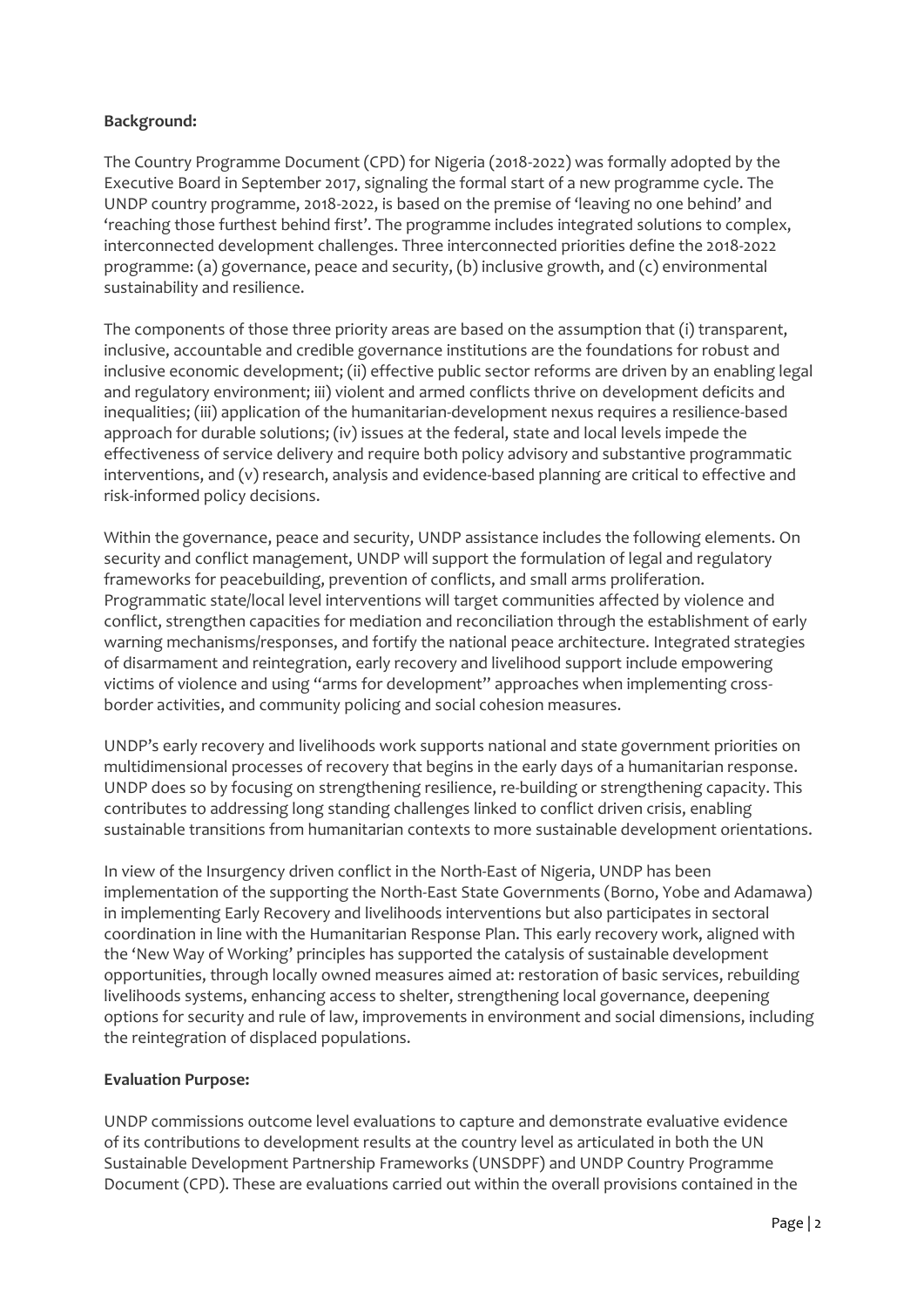UNDP Evaluation Policy. In line with the Evaluation Plan of Nigeria, this outcome evaluation was planned to assess the impact of UNDP's early recovery and livelihoods assistance in the course of implementation of the CPDs outcome on governance, peace and security. The UNDP Office in Nigeria is commissioning this evaluation to capture evaluative evidence of the relevance, effectiveness, efficiency and sustainability of current programming, which can be used to strengthen existing activities and to set the stage for new initiatives, including in the new CPD. The evaluation serves an important accountability function, providing national stakeholders and partners with an impartial assessment of the results of UNDP governance, peace and security support. The evaluation will also provide the Country Office with insights as relates for needs for strategic re-alignments and prioritization with a specific focus within its recovery sphere of work.

# **Description of Responsibilities:**

The outcome evaluation will be conducted during the months of January to February 2022, with a view to enhancing programmes while providing strategic direction and inputs to the evaluation of the UNDP country programme and the UNSDPF both which started in 2018.

## **Specifically, the outcome evaluation will assess:**

- The relevance and strategic positioning of UNDP support to Nigeria in general but North East of Nigeria specifically on early recovery and livelihoods;
- The progress made towards achieving accelerated community recovery and transitions from humanitarian to non-humanitarian contexts for the vulnerable communities, through specific projects, coordination and advisory services, and including contributing factors and constraints;
- The progress to date under these areas and what can be derived in terms of lessons learned for future UNDP early recovery and livelihoods support to Nigeria.

During the CPD period, UNDP Nigeria country office has implemented a variety of projects (Completed) and continues implementing other active projects (See Annex) that reside within this outcome. An analysis of achievements across these projects is expected.

## **Evaluation Questions**

The outcome evaluation seeks to answer the following questions, focused on the evaluation criteria of relevance, effectiveness, efficiency and sustainability:

## **Relevance:**

To what extent is UNDP's engagement in early recovery and livelihoods supporting a reflection of strategic considerations, including UNDP's role in the humanitarian, development peacebuilding nexus context in Nigeria and its comparative advantage vis-a-vis other partners?

- To what extent has UNDP's selected method of delivery been appropriate to the context?
- Has UNDP been influential in national/state debates and or actions on early recovery and livelihoods for vulnerablegroups?
- To what extent have UN reforms influenced the relevance of UNDP support to Nigeria in the early recovery and livelihoods sector?

## **Effectiveness**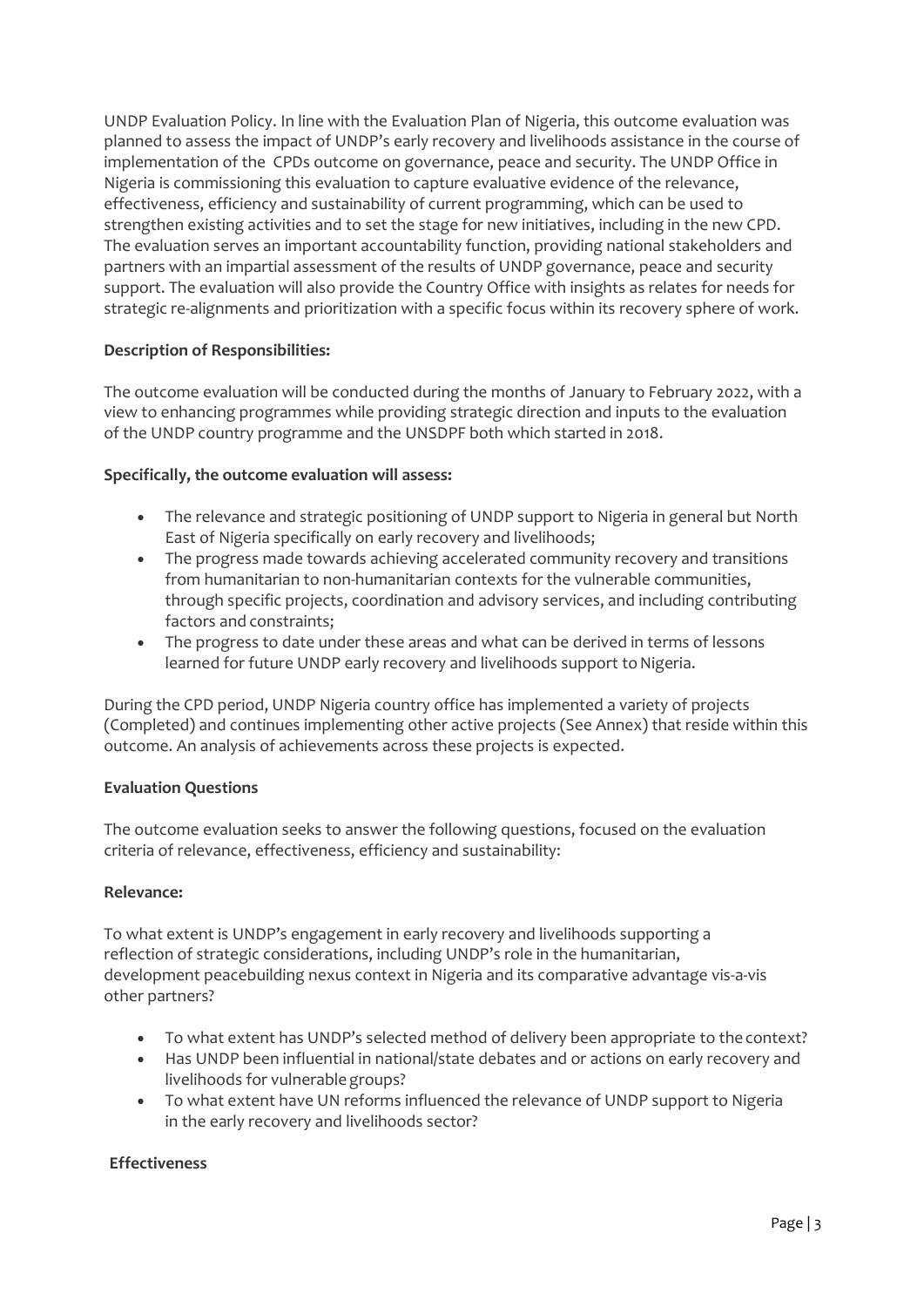- What evidence is there that UNDP support has contributed towards an improvement in national/state government capacity for early recovery and livelihoods?
- Has UNDP worked effectively with other UN Agencies and other international and national delivery partners to deliver early recovery and livelihoods strategies?
- How effective has UNDP been in partnering with civil society and the private sector to promote early recovery and livelihoods in Nigeria?
- Has UNDP utilised innovative techniques and best practices in its early recovery and livelihoods programming?
- Is UNDP perceived by stakeholders as a strong advocate for improving government effectiveness and integrity in early recovery and livelihoods in Nigeria?
- Considering the technical capacity and institutional arrangements of the UNDP country office, is UNDP well suited to providing early recovery and livelihoods support to national and state governments in Nigeria?
- What contributing factors and impediments enhance or impede UNDP performance in this area?

# **Efficiency**

- Are UNDP approaches, resources, models, conceptual framework relevant to achieve the planned outcome? Are they sufficiently sensitive to the political and development constraints of the country (Conflict and crisis situations, etc)?
- Has UNDP's early recovery and livelihoods strategy and execution been efficient and cost effective?
- Has there been an economical use of financial and human resources?
- Are the monitoring and evaluation systems that UNDP has in place helping to ensure that projects are managed efficiently and effectively?
- Were alternative approaches considered in designing the Projects?

## **Sustainability**

- What is the likelihood that UNDP early recovery and livelihoods interventions are sustainable?
- What mechanisms have been set in place by UNDP to support the government of Nigeria to sustain improvements made through these early recovery and livelihoods interventions?
- How should the early recovery and livelihoods portfolio be enhanced to support governments (federal/state) authorities, local communities and civil society in improving service delivery over the long term?
- What changes should be made in the current set of partnerships to promote long term sustainability?

## **Partnership strategy**

- Has the partnership strategy in the early recovery and livelihoods sector been appropriate and effective?
- Are there current or potential complementarities or overlaps with existing federal/state partners' programmes?
- How have partnerships affected the progress towards achieving the outputs
- Has UNDP worked effectively with other international delivery partners to deliver on good early recovery and livelihoods?
- How effective has UNDP been in partnering with civil society (where applicable)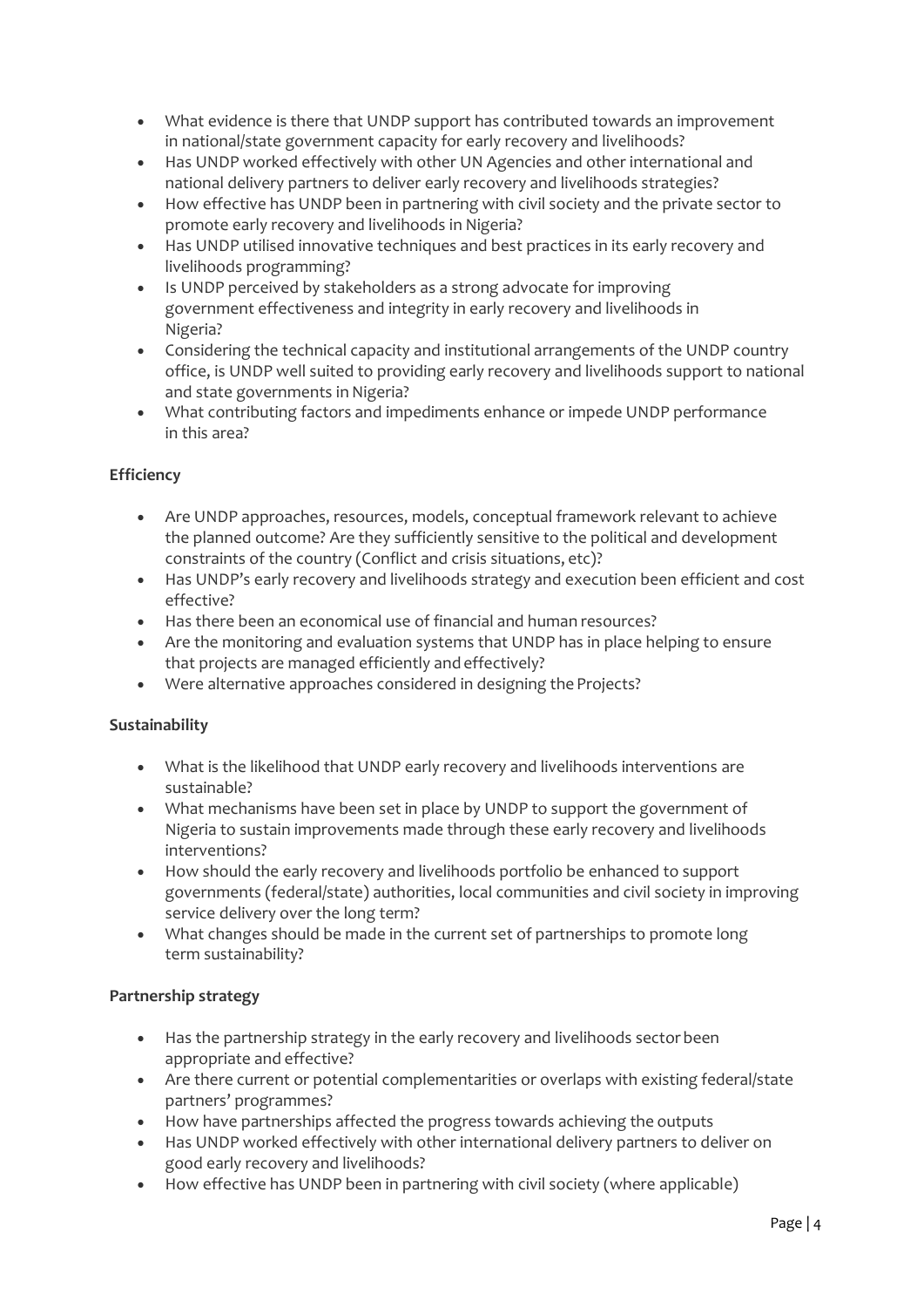and the private sector to promote good and sound early recovery and livelihoods?

The evaluation should also include an assessment of the extent to which programme design, implementation and monitoring have taken the following cross cutting issues into consideration:

### **Human rights**

• To what extent have poor, indigenous and tribal peoples, youth, persons with disabilities, women and other disadvantaged and marginalized groups benefitted from UNDPs work in support of economic management and inclusive growth?

### **Gender Equality**

The assignment will require the consultant/s to do a gender assessment of the outcome and show how gender sensitive in planning implementation and sharing of benefits specifically investigate the following:

- To what extent has gender been addressed in the design, implementation and monitoring of economic management and inclusive growth projects;
- Is gender marker data assigned to projects representative of reality (focus should be placed on gender marker 2 and 3 projects);
- To what extent has UNDP early recovery and livelihoods support promoted positive changes in gender equality? Were there any unintendedeffects

Based on the above analysis, the evaluators are expected to provide overarching conclusions on UNDP results in this area of support, as well as recommendations on how the UNDP Nigeria Country Office could adjust its programming, partnership arrangements, resource mobilization strategies, and capacities to ensure that the early recovery and livelihoods portfolio fully achieves current planned outcomes and is positioned for sustainable results in the future. The evaluation is additionally expected to offer wider lessons for UNDP support in Nigeria NE and elsewhere based on this analysis.

## **Methodology**

As of 11 March 2020, the World Health Organization (WHO) declared COVID-19 a global pandemic as the new coronavirus rapidly spread to all regions of the world. Travel to the Nigeria has been managed in accordance with national policies. If it is not possible to travel to or within the country for the evaluation then the evaluation team should develop a methodology that takes this into account the conduct of the evaluation virtually and remotely, including the use of remote interview methods and extended desk reviews, data analysis, surveys and evaluation questionnaires. This should be detailed in the Inception report and agreed with the Evaluation Manager.

If all or part of the evaluation is to be carried out virtually then consideration should be taken for stakeholder availability, ability or willingness to be interviewed remotely. In addition, their accessibility to the internet/ computer may be an issue as many government, national counterparts and community members may be particularly challenged with access. These limitations must be reflected in the evaluation report.

The outcome evaluation is expected to take a "theory of change'' (TOC) approach to determining causal links between the interventions that UNDP has supported and observe progress in early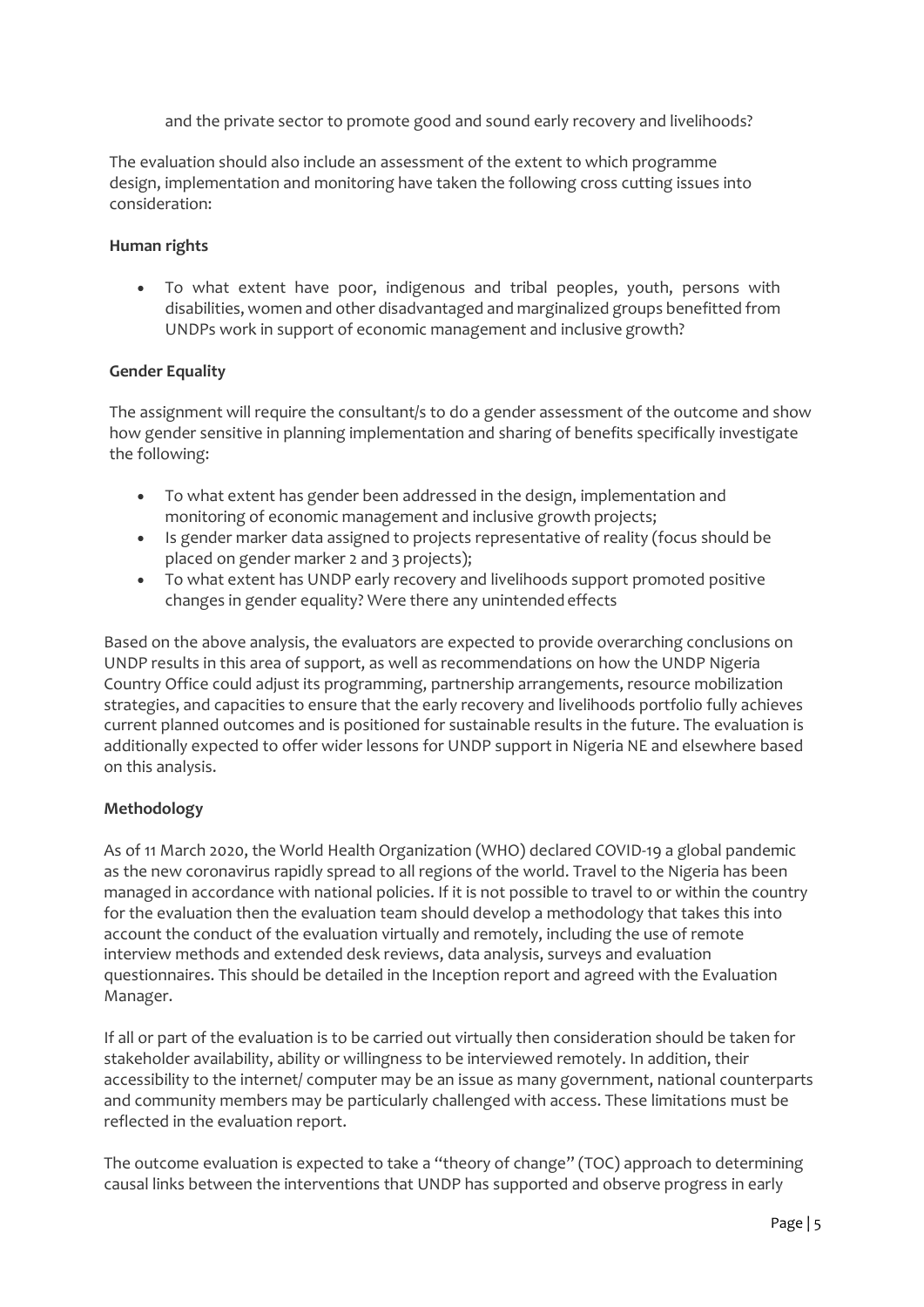recovery and livelihoods at national and state levels in Nigeria. The evaluator will develop a logic model of how UNDP early recovery and livelihoods interventions are expected to lead to improved national and state government management and service delivery. The evaluators are expected to construct a theory of change for the outcome, based against stated objectives and anticipated results, and more generally from UNDPs early recovery and livelihoods strategies and techniques.

Evidence obtained and used to assess the results of UNDP support should be triangulated from a variety of sources, including verifiable data on indicator achievement, existing reports, evaluations and technical papers and virtual meetings with stakeholder interviews, focus groups, surveys.

The following steps in data collection are anticipated:

#### **Desk Review**

A desk review should be carried out of the key strategies and documents underpinning the early recovery and livelihoods work of UNDP in Nigeria. This includes reviewing the UNSDPF and pertinent country programme documents, and the UNDP Strategic Plan, 2018-2021 (and the new one for 2022-2025) as well as a wide documents on early recovery and livelihoods projects, to be provided by the UNDP country office. (Annex)

The evaluators are expected to review pertinent strategies and reports developed by the Government

of Nigeria that are relevant to UNDP's early recovery and livelihoods support. This includes the government's National Development Plan, State specific development plans, Agenda 2030, African Union Agenda 2063 and key national strategies to be made available by the UNDP Country Office.

The evaluator will examine all relevant documentation concerning the projects that have/are being implemented within the early recovery and livelihoods area, including project documents, annual and technical assessment reports and other material. Similarly all elements of early recovery and livelihoods sector coordination will be examined.

## **Virtual meetings**

Following the desk review, the evaluators will build on the documented evidence through an agreed set of interview methodologies, including:

- Remote/ virtual meetings, interviews with key partners and stakeholders
- Survey questionnaires where appropriate

#### **Deliverables**

In line with the UNDP's financial regulations, when determined by the Country Office and/or the consultant that a deliverable or service cannot be satisfactorily completed and limitations to the evaluation, that deliverable or service will not be paid.

The following reports and deliverables are required for the evaluation:

- Inception report
- Draft of the: early recovery and livelihoods Evaluation Report
- Presentation at the virtual meeting with key stakeholders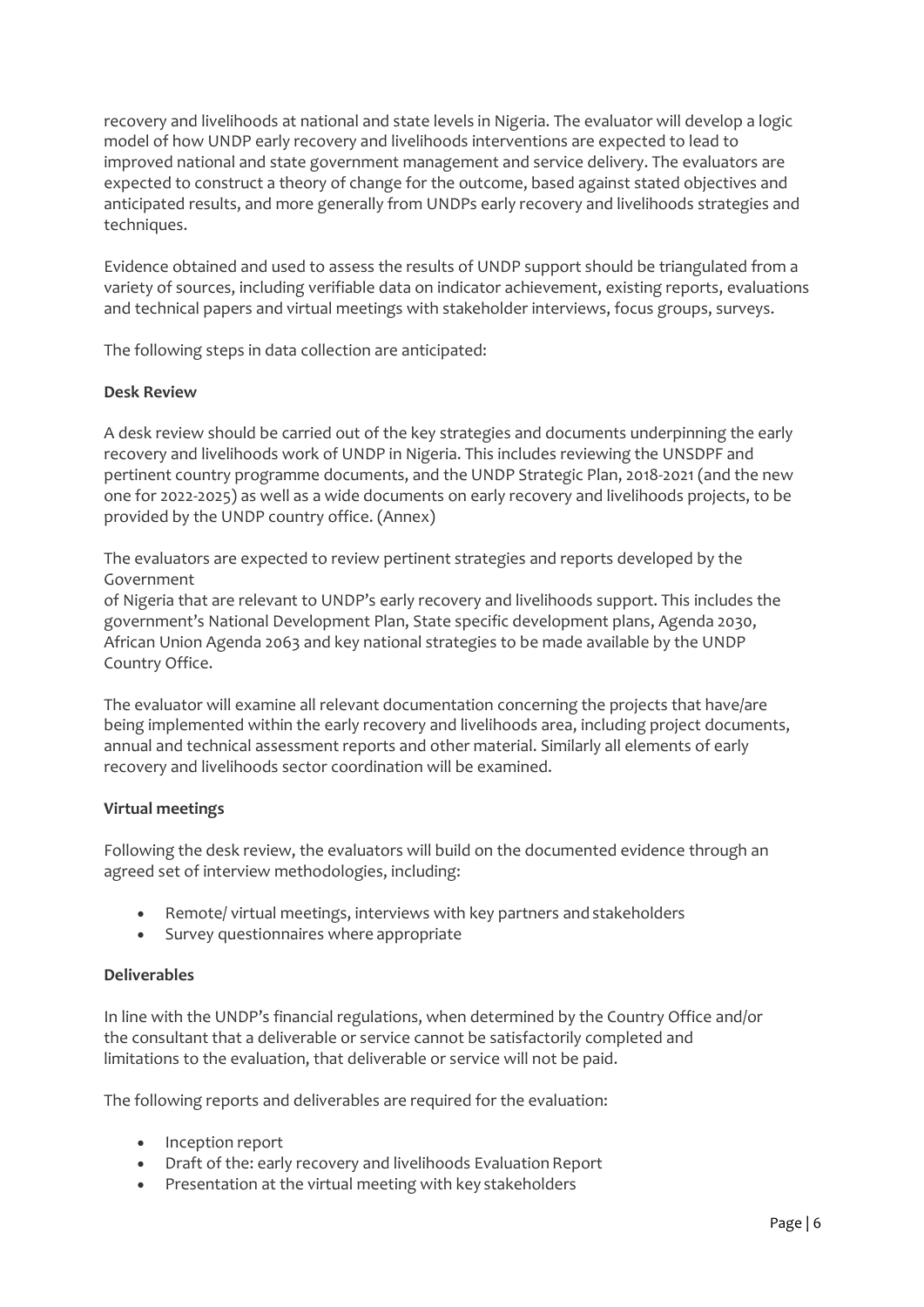• Final early recovery and livelihoods Outcome Evaluation report

One week after contract signing, the evaluator will produce an **inception report** containing the proposed theory of change for UNDPs work on early recovery and livelihoods in Nigeria. The inception report should include an evaluation matrix presenting the evaluation questions, data sources, data collection, analysis tools and methods to be used. The inception report should detail the specific timing for evaluation activities and deliverables and propose specific site visits and stakeholders to be interviewed. Protocols for different stakeholders should be developed. The inception report will be discussed and agreed with the UNDP country office before the evaluators proceed with virtual meetings.

The **draft evaluation report** will be shared with UNDP country office. Feedback received should be considered when preparing the final report. The evaluator will produce an 'audit trail' indicating whether and how each comment received was addressed in revisions to the **final report**.

The suggested table of contents of the evaluation report is as follows:

- Title;
- Table of contents;
- Acronyms and abbreviations;
- Executive Summary;
- Introduction;
- Background and context ;
- Evaluation objective, purpose and scope;
- Evaluability analysis;
- Cross-cutting issues;
- Evaluation approach and methodology;
- Evaluation Matrix/Data analysis;
- Findings and conclusions;
- Lessons learned;
- Recommendations;
- Annexes.

## **Evaluation Ethics**

The evaluation must be carried out in accordance with the principles outlined in the UNEG 'Ethical Guidelines for Evaluation' and sign the Ethical Code of Conduct for UNDP Evaluations (Annex).

Evaluators must be free and clear of perceived conflicts of interest. To this end, interested consultants will not be considered if they were directly and substantively involved, as an employee or consultant, in the formulation of UNDP strategies and programming relating to the outcomes and programmes under review. The code of conduct and an agreement form to be signed by each consultant are included in the Annex.

## **Implementation Arrangements**

UNDP Country Office will support the implementation of remote/ virtual meetings. An updated stakeholder list with contact details (phone and email) will be provided by the Country office to the evaluation Consultant.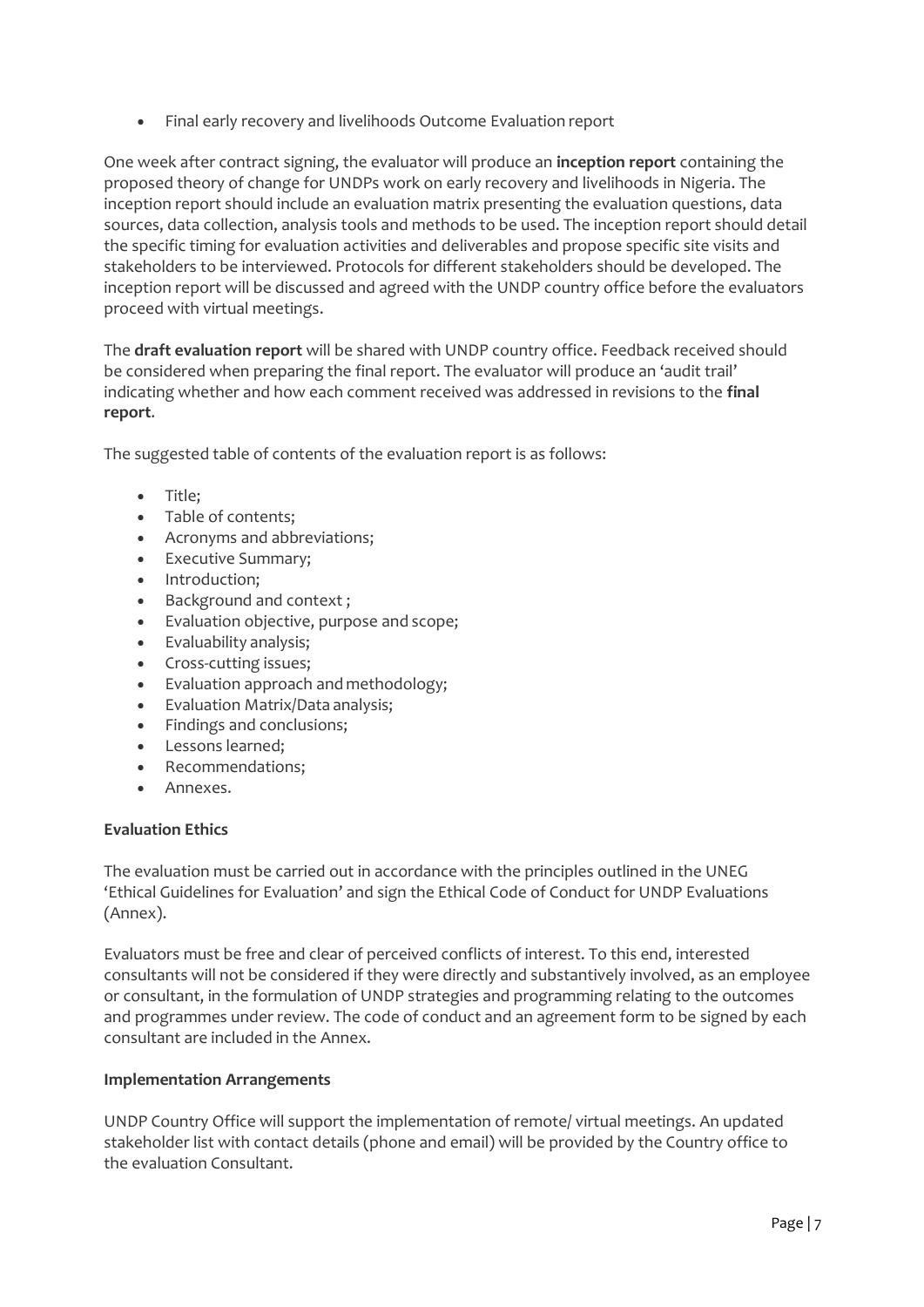The Head of UNDP PMSU with support from the head of Early Recovery programme will arrange introductory virtual meetings within the CO and the DRR, also to establish initial contacts with partners and project staff.

The consultant will take responsibility for setting up meetings and conducting the evaluation, subject to advanced approval of the methodology submitted in the inception report. The CO management will develop a management response to the evaluation within two weeks of report finalization.

The Head of UNDP PMSU with support from the head of Early Recovery programme will convene an Advisory Panel comprising of technical experts to enhance the quality of the evaluation. This Panel will review the inception report and the draft evaluation report to provide detail comments related to the quality of methodology, evidence collected, analysis and reporting. The Panel will also advise on the conformity of evaluation processes to the UNEG standards.

The Consultant is required to address all comments of the Panel completely and comprehensively. The Evaluation Team Leader will provide a detail rationale to the advisory panel for any comment that remain unaddressed. The evaluation will use a system of ratings standardising assessments proposed by the evaluators in the inception report. The evaluation acknowledges that rating cannot be a standalone assessment, and it will not be feasible to entirely quantify judgements. Performance rating will be carried out for the four evaluation criteria: relevance, effectiveness, efficiency and sustainability.

The Country Office will provide support to assisting in setting virtual interviews with senior government officials and to arrange most interviews with project beneficiaries.

## **Time-Frame for the Evaluation Process**

The evaluation is expected to take 30 working days for the Consultant.

#### **Competencies:**

The evaluation will be conducted by a team of two independent consultants. The team will be comprised of one international evaluation expert (Team Leader) who will work remotely and one national evaluation expert (Associate) who will physically be on ground. Both the international and national consultants must have high levels of technical, sectoral and policy expertise; rigorous research and drafting skills; and the capacity to conduct an independent and quality analysis extensive experience. The required expertise, qualifications and competencies are listed below:

#### **Corporate Competencies:**

- Demonstrates commitment to UNDP´s mission, vision and values;
- Displays cultural, gender, religion, race, nationality and age sensitivity and adaptability;
- Highest standards of integrity, discretion and loyalty.

#### **Functional Competencies:**

- Strong working knowledge of the UN and its mandate in Nigeria, and more specifically the work of UNDP in support of government, private sector and civil society in Nigeria;
- Sound knowledge of results-based management systems, and monitoring and evaluation methodologies; including experience in applying SMART (S-Specific; M-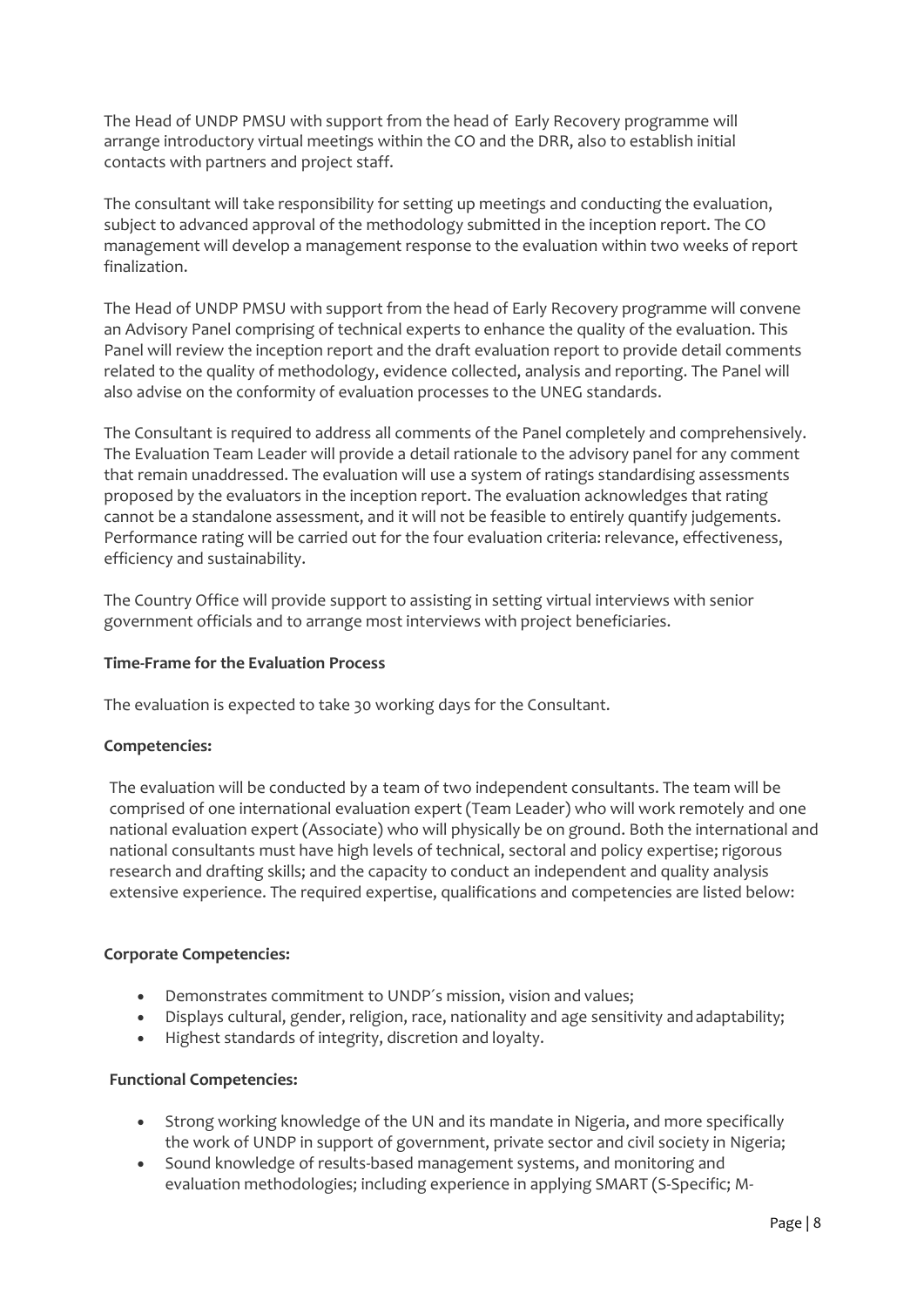Measurable; A- Achievable; R-Relevant; T-Time-bound)indicators;

- Excellent reporting, good interpersonal and communication skills, an ability to communicate with various stakeholders, and an ability to express ideas and concepts concisely andclearly;
- Strong team leadership and management track record.

#### **Qualifications:**

#### **Education:**

• Minimum Master's degree in development management, public administration, regional development/planning, or other social science.

#### **Experience:**

- Minimum 7 years of professional experience in fragility issues, community resilience; community security, peace and cohesion, planning, regional development, gender equality and social services;
- At least seven (7) years' experience in conducting external project evaluations using different approaches and these will include non- traditional and innovative evaluation methods;
- At least 5 years of experience in conducting evaluations of United Nations, government and international aid organisations, preferably with direct experience with civil service capacity building;
- Demonstrated knowledge of the UN and its mandate in Nigeria, and more specifically the work of UNDP in support of government, private sector and civil society in the Nigeria;
- Experience in implementing evaluations remotely.
- Knowledge of results-based management systems, and monitoring and evaluation methodologies; including experience in applying indicators and excellent reporting skills
- Working knowledge of humanitarian, development, peace nexus is an advantage.

#### **Language:**

• Fluent in English.

#### **Fees and payments**

Interested consultants should provide their requested fee rates when they submit their expressions of interest, in USD. The UNDP Country Office will then negotiate and finalise contracts. Fee payments will be made upon acceptance and approval by the UNDP Country Office of planned deliverables, based on the following payment schedule:

- Inception report 20%
- Draft Evaluation 30%
- Final Evaluation 50%

### **Evaluation Process:**

Applicants are reviewed based on Required Skills and Experience stated above and based on the technical evaluation criteria outlined below. Applicants will be evaluated based on cumulative scoring.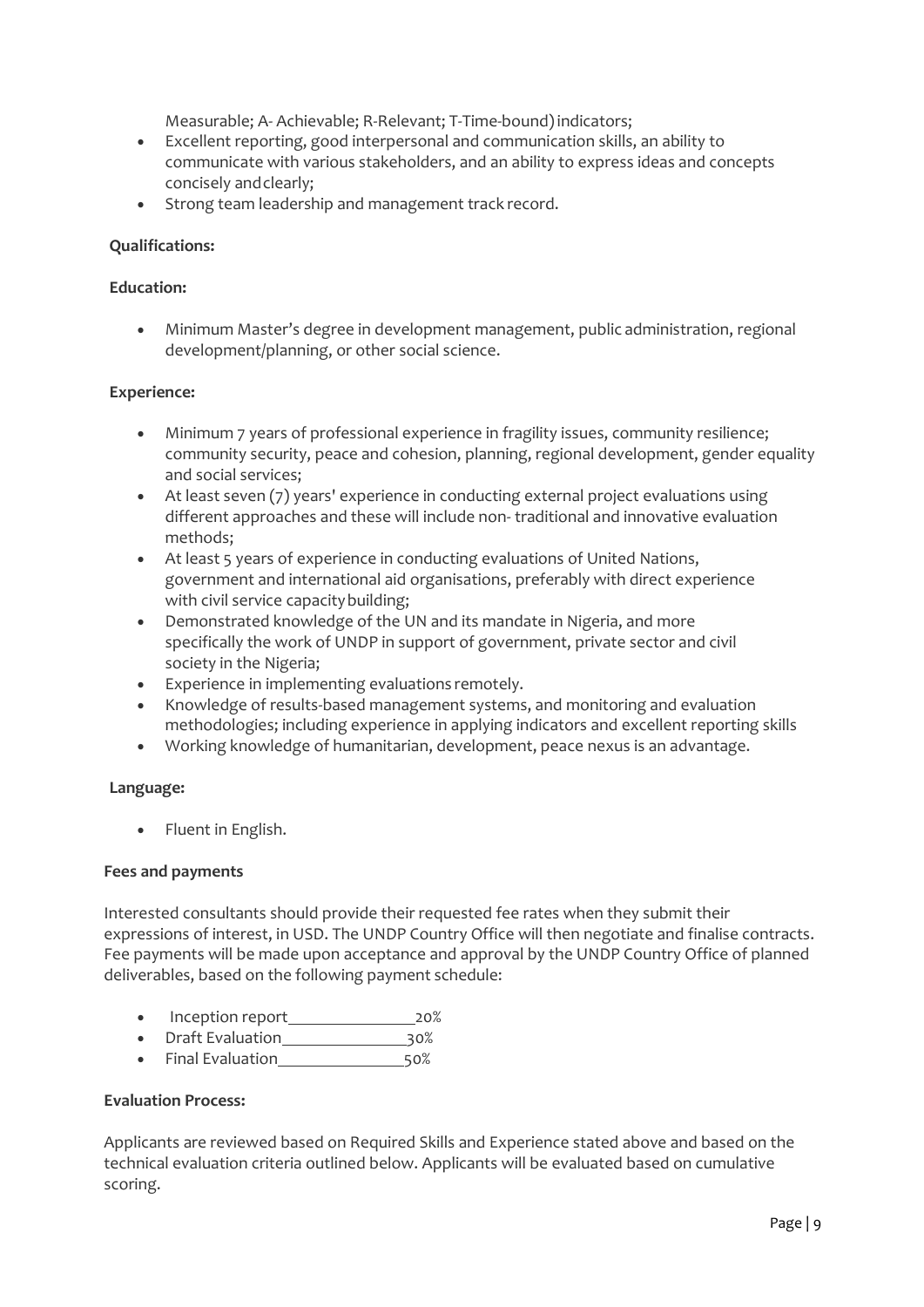When using this weighted scoring method, the award of the contract will be made to the individual consultant whose offer has been evaluated and determined as:

Being responsive / compliant / acceptable; and

Having received the highest score out of a pre-determined set of weighted technical and financial criteria specific to the solicitation where technical criteria weighs 70% and Financial criteria / Proposal weighs 30%.

Technical Evaluation - Total obtainable points 100 points:

Criteria 1: Educational Qualification: development management, public administration, regional development/planning, or other social science; and 7 years of professional experience in fragility issues, community resilience; community security, peace and cohesion, planning, regional development, gender equality and social services. Maximum Points: 20.

Criteria 2: Proven technical experience in conducting external project evaluations using different approaches and evaluations of United Nations, government and international aid organisations, preferably with direct experience with civil service capacity building: Maximum Points: 30.

Criteria 3: Working knowledge of humanitarian, development, peace nexus; Demonstrated knowledge of the UN and its mandate in Nigeria, and more specifically the work of UNDP in support of government, private sector and civil society in the Nigeria: Maximum Points: 30.

Criteria 4: Demonstrated experience in implementing evaluations remotely; Knowledge of results-based management systems, and monitoring and evaluation methodologies; including experience in applying indicators and excellent reporting skills: Maximum Points: 20.

Financial Criteria: (30% of the total evaluation) based on the total all-inclusive lump sum amount for professional fee for tasks specified in this announcement

Having reviewed applications received, UNDP may invite qualified/ shortlisted candidates for interview.

Candidates obtaining a minimum of 70% (70 points) of the maximum obtainable points for the technical criteria (100 points) shall be considered for the financial evaluation.

Financial Evaluation - Total 30% (30 points)

The following formula will be used to evaluate financial proposal:  $p = y (µ/z)$ , where p = points for the financial proposal being evaluated

- y = maximum number of points for the financial proposal
- µ = price of the lowest priced proposal
- z = price of the proposal being evaluated

#### **Contract Award:**

Candidate obtaining the highest combined scores in the combined score of Technical and Financial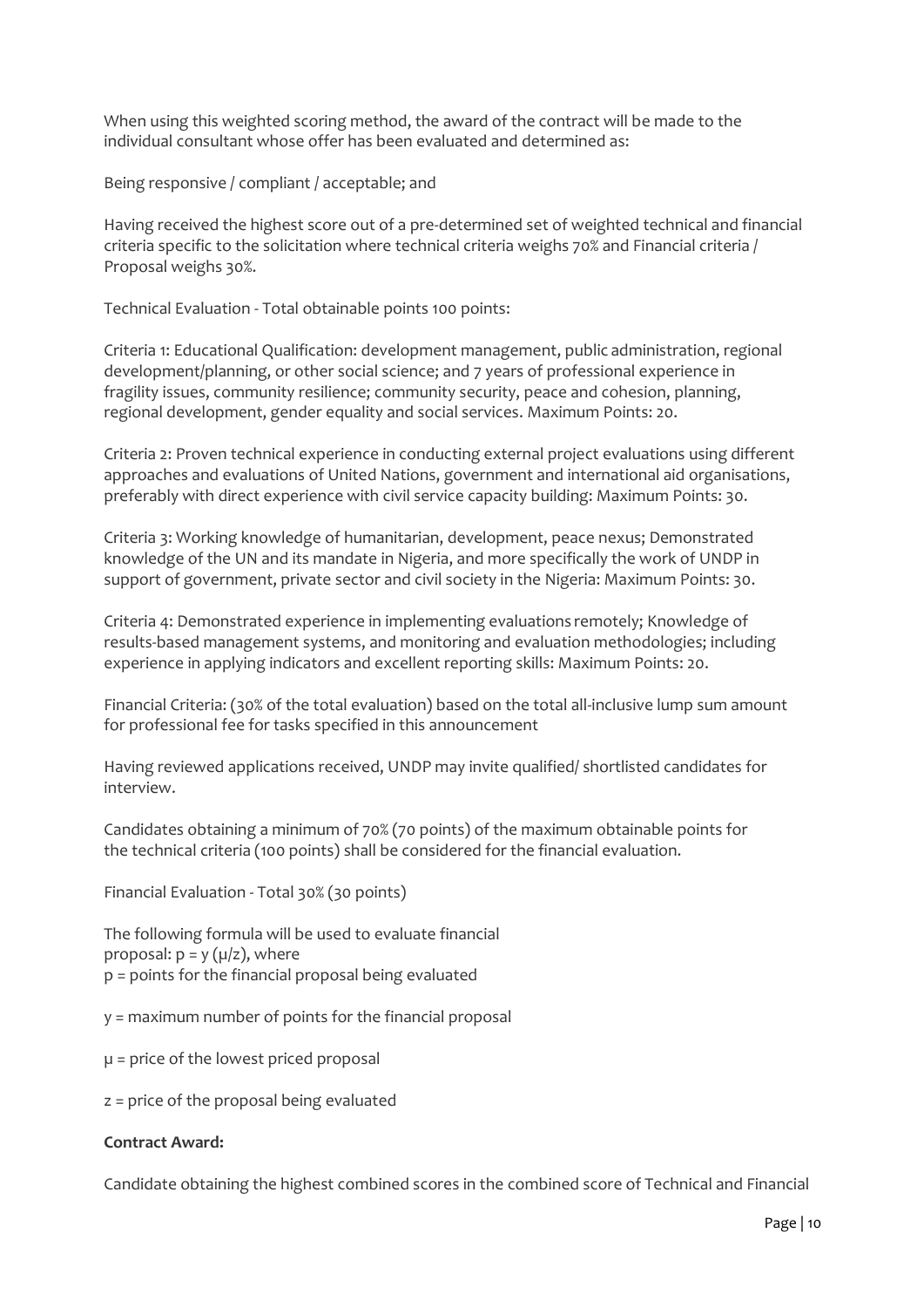evaluation will be considered technically qualified and will be offered to enter into contract with UNDP.

## **Application Procedures**

The application package containing the following (to be uploaded as one file):

A cover letter with a brief description of why the Offer considers her/himself the most suitable for the assignment, and a summary of the understanding of the TOR

Personal CV, indicating all past experience from similar consultancy and specifying the relevant assignment period (from/to), as well as the email and telephone contacts of at least two (2) professional references.

The financial proposal should specify an all-inclusive daily fee (based on a 7-hours working day - lunch time is not included - and estimated 20 days).

### **Methodology, and Timeline**

The financial proposal must be all-inclusive and take into account various expenses that will be incurred during the contract, including: the daily professional fee; (excluding mission travel); living allowances at the duty station; communications, utilities and consumables; life, health and any other insurance; risks and inconveniences related to work under hardship and hazardous conditions (e.g., personal security needs, etc.), when applicable; and any other relevant expenses related to the performance of services under the contract.

In the case of unforeseeable travel requested by UNDP, payment of travel costs including tickets, lodging and terminal expenses should be agreed upon, between UNDP and Individual Consultant, prior to travel and will be reimbursed. In general, UNDP should not accept travel costs exceeding those of an economy class ticket. Should the IC wish to travel on a higher class he/she should do so using their own resources.

### **ANNEXES**

#### **ANNEX – LIST OF PROGRAMME/OUTPUTS TO BE EVALUATED**

NATIONAL PRIORITY OR GOAL: ERGP 2017 -2020: Governance: Public Safety and Security Peace and Security (SDGs 1, 2, 3, 5, 7, 10, 16 and 17)

UNSDPF (OR EQUIVALENT) OUTCOME INVOLVING UNDP #1: By 2022, Governments at all levels apply principles of good governance and rule of law in public service delivery

#### RELATED STRATEGIC PLAN OUTCOME: 2

- Output 1.4: Strengthen national capacities for peace building including reduction of small arms violence at national and sub-national level
- Output 1.5: At risk communities in 'hot spot' areas, are enabled to access livelihood opportunities, including skills-building, entrepreneurship and employment opportunities.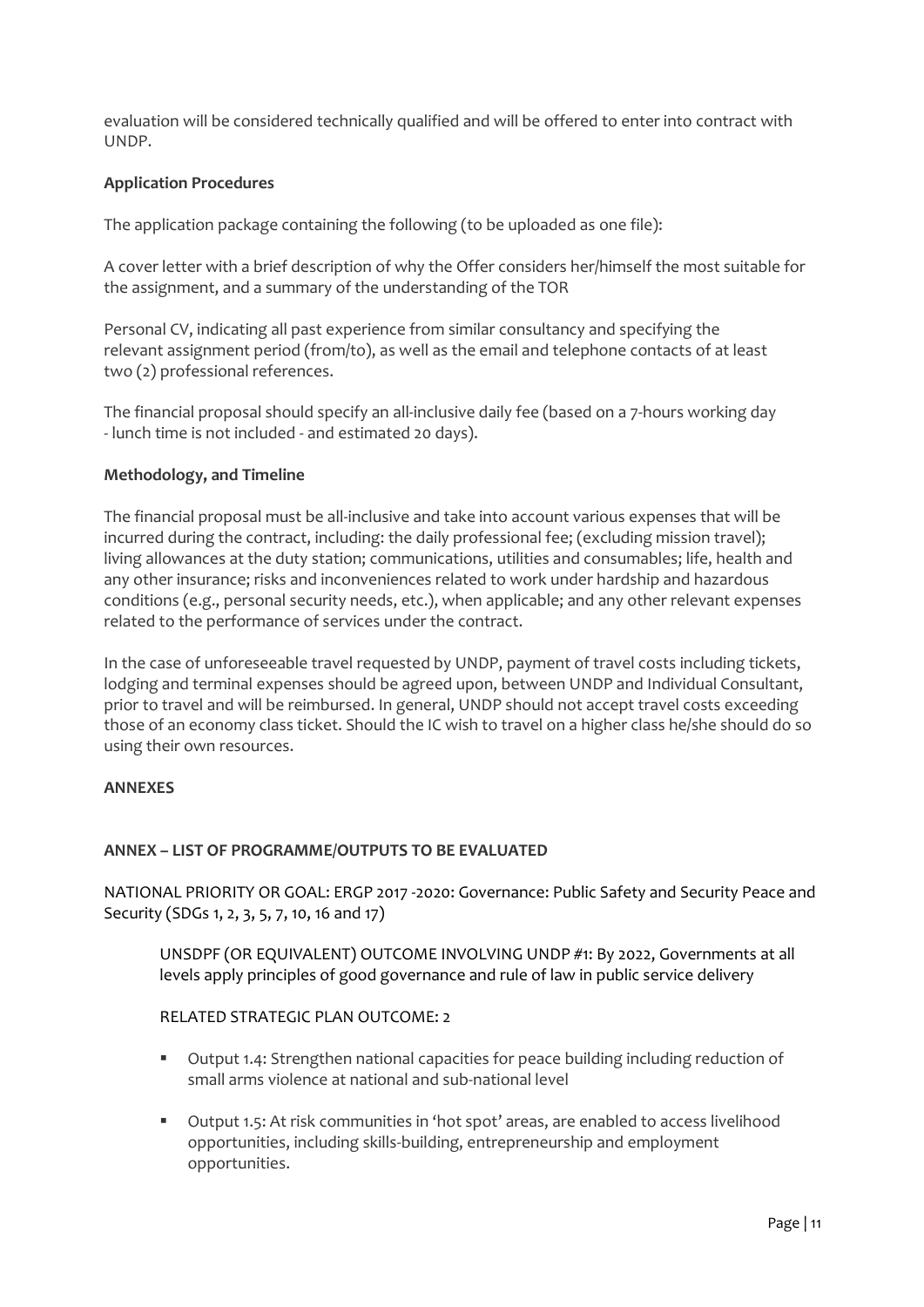### **ANNEX - LIST OF PROJECTS**

| Project Number | Project Output                          | <b>CPD Output</b> |
|----------------|-----------------------------------------|-------------------|
| 00108936       | 00120365 - Recovery: Japan 2020-21      | CPD Output 1.5    |
| 00134399       | 00125993 - South Korea Recovery in NE   | CPD Output 1.5    |
| 00108936       | 00108476 - Integrated Com Stab: EU      | CPD Output 1.4    |
| 00108936       | 00111742 - Waste Management: EU         | CPD Output 1.4    |
| 00126289       | 00120397 - Strengthening Reconciliation | CPD Output 1.4    |
| 00134399       | 00125992 - JSB 2021-2022 NE &MB         | CPD Output 1.4    |

#### **ANNEX: LIST OF IRRF INDICATORS**

- 1. Indicator 1.4.1: Number of functional peace infrastructures at national and sub-national levels.
	- o Baseline: sex
	- o Target: 11
- 2. Indicator 1.4.2: Number of States with strengthened institutional / legal frameworks to reduce small arms proliferation and armed conflicts
	- o Baseline: 0
	- o Target: 5
- 3. Indicator 1.4.3: No. of national institutions including CSOs/Networks with improved capacity for conflict prevention and peace building.
	- o Baseline: 0
	- o Target: 10 community level platforms; 10 national institutions (4 governments and 6 CSOs)
- 4. Indicator 1.5.1: Increment in income of female-headed conflict-affected households in NE by sex.
	- o Baseline: \$60
	- o Target: \$80
- 5. Indicator 1.5.2: % households borrowing money to buy food
	- o Baseline: 48%
	- o Target: 20%
- 6. Indicator 1.5.3: % households feeling unsafe
	- o Baseline: 16%
	- o Target: 10%

#### **ANNEX: DOCUMENTS TO BE CONSULTED**

- United Nations Sustainable Development Partnership Framework 2018 2022
- UNDP Country Programme Document 2018-2022;
- Nigeria development plan and State Development Plans
- CO ROAR 2018, 2019, 2020 and 2021;
- UNDG Ethical Code of Conduct of Evaluators
- Project Documents, reports and project evaluation reports
- Ethical Code of Conduct for Evaluation inUNDP
- UNDG Result-Based Management Handbook
- Annual project reports
- Annual SDG reports
- Financial Project documentations
- United Nations Development Assistance Framework (UNDAF) Evaluation Report;
- Independent Country Programme Midterm Evaluation 2018-2022;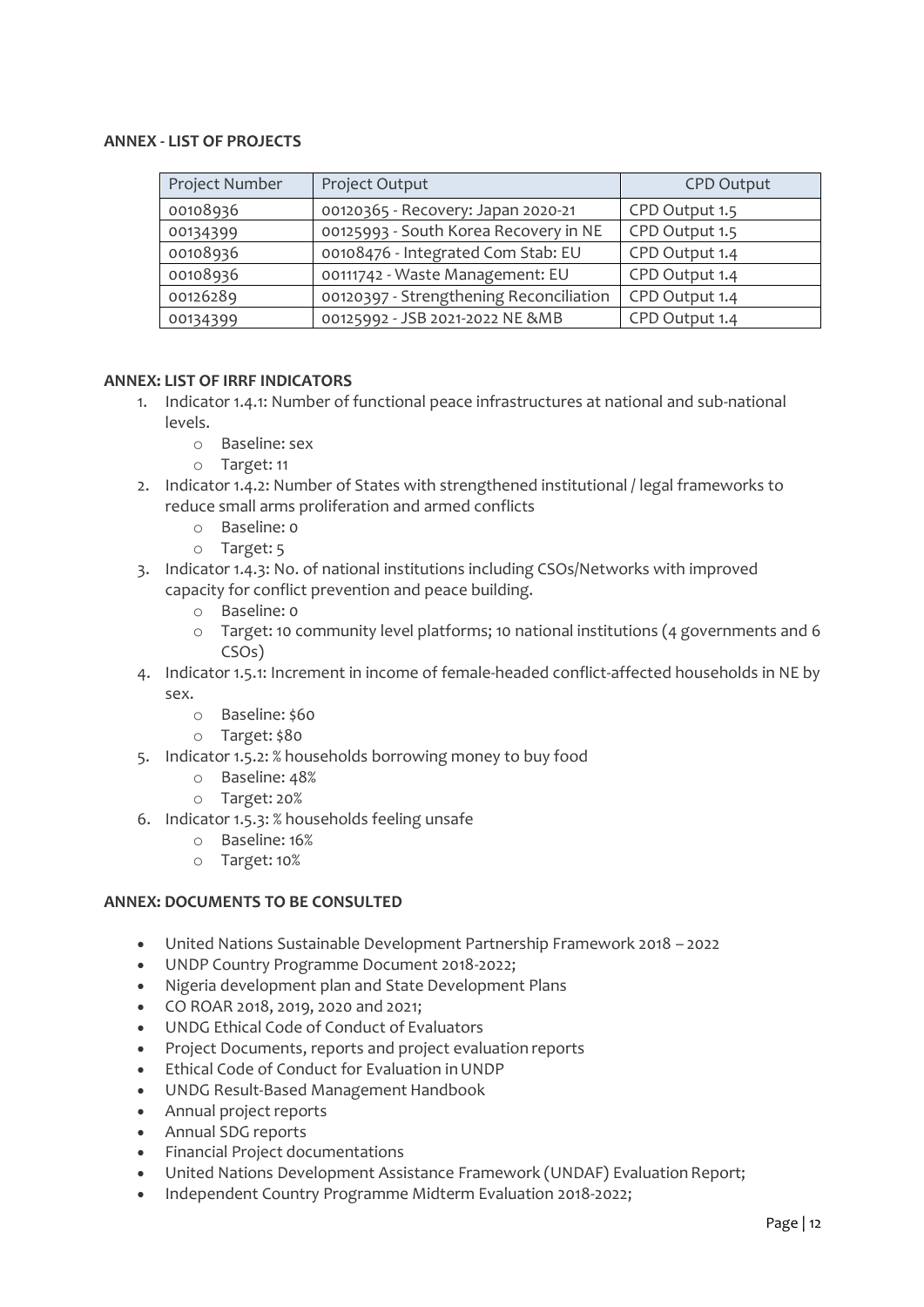- UNDP Strategic Plan (2018-2021 and 2022-2025)
- Agenda 2030, African Union Agenda 2063, the NDP, 2018-2022 and key national strategies;
- Human Development Reports, Mutidimensional poverty Index reports, etc.

### **ANNEX: EVALUATION MATRIX**

Evaluation matrices are useful tools for planning and conducting evaluations; helping to summarize and visually present an evaluation design and methodology for discussions with stakeholders. In an evaluation matrix, the evaluation questions, data sources, data collection, analysis tools and methods appropriate for each data source are presented, and the standard or measure by which each question will be evaluated is shown.

- Key questions;
- Specific sub-questions;
- Data sources;
- Data collection methods;
- Indicators/success standards;
- methods for Data Analysis

## **ANNEX: ETHICAL CODE OF CONDUCT FOR UNDP EVALUATIONS**

### Evaluators:

- Must present information that is complete and fair in its assessment of strengths and weaknesses so that decisions or actions taken are well founded;
- Must disclose the full set of evaluation findings along with information on their limitations and have this accessible to all affected by the evaluation with expressed legal rights to receive results;
- Should protect the anonymity and confidentiality of individual informants. They should provide maximum notice, minimize demands on time, and: respect people's right not to engage. Evaluators must respect people's right to provide information in confidence and must ensure that sensitive information cannot be traced to its source. Evaluators are not expected to evaluate individuals and must balance an evaluation of management functions with this general principle;
- Sometimes uncover evidence of wrongdoing while conducting evaluations. Such cases must be reported discreetly to the appropriate investigative body. Evaluators should consult with other relevant oversight entities when there is any doubt about if and how issues should be reported;
- Should be sensitive to beliefs, manners and customs and act with integrity and honesty in their relations with all stakeholders. In line with the UN Universal Declaration of Human Rights, evaluators must be sensitive to and address issues of discrimination and gender equality. They should avoid offending the dignity and self-respect of those persons with whom they come in contact during the evaluation. Knowing that evaluation might negatively affect the interests of some stakeholders, evaluators should conduct the evaluation and communicate its purpose and results in a way that clearly respects the stakeholders' dignity and self-worth;
- Are responsible for their performance and their product(s). They are responsible for the clear, accurate and fair written and/or oral presentation of study limitations, findings and recommendations;
- Should reflect sound accounting procedures and be prudent in using the resources of the evaluation.